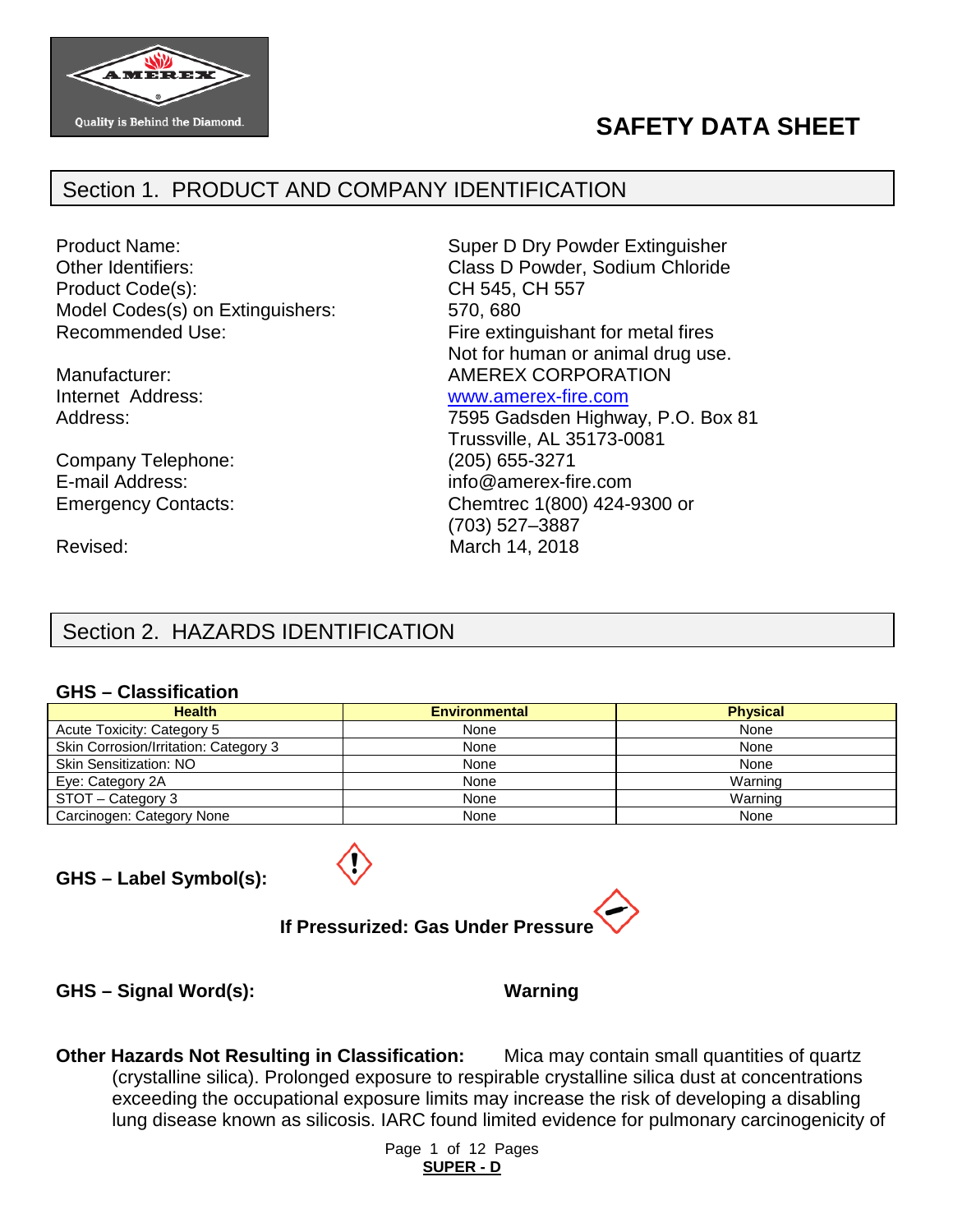crystalline silica in humans. In the case of normal use of this product, exposure to silica should be nil.

The attapulgite clay used in this product has a fiber length of less than 5um; therefore, the clay is not considered to be carcinogenic to animals or humans.

| <b>GHS Hazard</b>     | <b>GHS Codes(s)</b> | <b>Code Phrase(s)</b>                                                                  |
|-----------------------|---------------------|----------------------------------------------------------------------------------------|
| <b>Physical</b>       | H <sub>229</sub>    | *- Contents under pressure; may explode if heated.                                     |
| <b>Health</b>         | H303                | May be harmful if swallowed.                                                           |
|                       | 312                 | Harmful in contact with skin.                                                          |
|                       | 315                 | Causes skin irritation.                                                                |
|                       | 319                 | Causes serious eye irritation.                                                         |
|                       | 335                 | May cause respiratory irritation.                                                      |
| <b>Environmental</b>  | None                |                                                                                        |
| <b>Precautionary:</b> |                     |                                                                                        |
| General               | P <sub>101</sub>    | If medical advice is needed, have product container or label at hand.                  |
| Prevention            | P251                | Do not pierce or burn, even after use.                                                 |
|                       | 261                 | Avoid breathing dust/fumes/gas/mist/vapours/spray.                                     |
|                       | 264                 | Wash exposed skin thoroughly after handling.                                           |
|                       | 271                 | Use only outdoors or in a well-ventilated area.                                        |
|                       | 280                 | Wear protective gloves/protective clothing/eye protection/face protection.             |
| Response              | P312                | Call a doctor if you feel unwell.                                                      |
|                       | 321                 | Specific treatment (see Section 4. First Aid Measures)                                 |
|                       | 302+352             | IF ON SKIN: Wash with plenty of water.                                                 |
|                       | 304+340             | IF INHALED: Remove person to fresh air and keep comfortable for breathing.             |
|                       | 305+351+338         | IF IN EYES: Rinse cautiously with water for several minutes. Remove contact lenses if  |
|                       |                     | present and easy to do - continue rinsing.                                             |
|                       | $332 + 313$         | If skin irritation occurs: Get medical advice/attention.                               |
|                       | $342 + 311$         | If experiencing respiratory symptoms: Call a doctor.                                   |
|                       | $337 + 313$         | If eye irritation persists get medical advice/attention.                               |
| Storage               | P410+403            | *- Protect from sunlight. Store in well-ventilated place.                              |
| Disposal              | P501                | Dispose of contents through a licensed disposal company. Contaminated container should |
|                       |                     | be disposed of as unused product.                                                      |

#### **GHS – Hazard Phrases**

\*- If under pressure

# Section 3. COMPOSITION/INFORMATION ON INGREDIENTS

| <b>Chemical Name</b>                                | EC No.    | <b>REACH Reg. No.</b> | CAS-No.     | <b>Weight %</b> |
|-----------------------------------------------------|-----------|-----------------------|-------------|-----------------|
| Sodium chloride<br>evaporated flour grade           | 231-598-3 | Not Available         | 7647-14-5   | 75-90           |
| Attapulgite clay                                    | 601-805-5 | Not Available         | 12174-11-7  | $3-6$           |
| Mica-<br>potassium aluminum silicate                | 310-1276  | Not Available         | 12001-26-2  | $3-5$           |
| Zeolite, synthetic<br>amorphous precipitated silica | 215-283-8 | Not Available         | 1318-02-1   | $1.5 - 3$       |
| Silica, amorphous, fumed                            | <b>NA</b> | Not Available         | 112945-52-5 | $\langle$ 2     |
| Magnesium stearate<br>octadecanoic acid, Mg salt    | 228-767-9 | Not Available         | 557-04-0    | <1              |

Emergency overview:  $Light$  purple, fine solid powder, odorless.

Page 2 of 12 Pages **SUPER - D**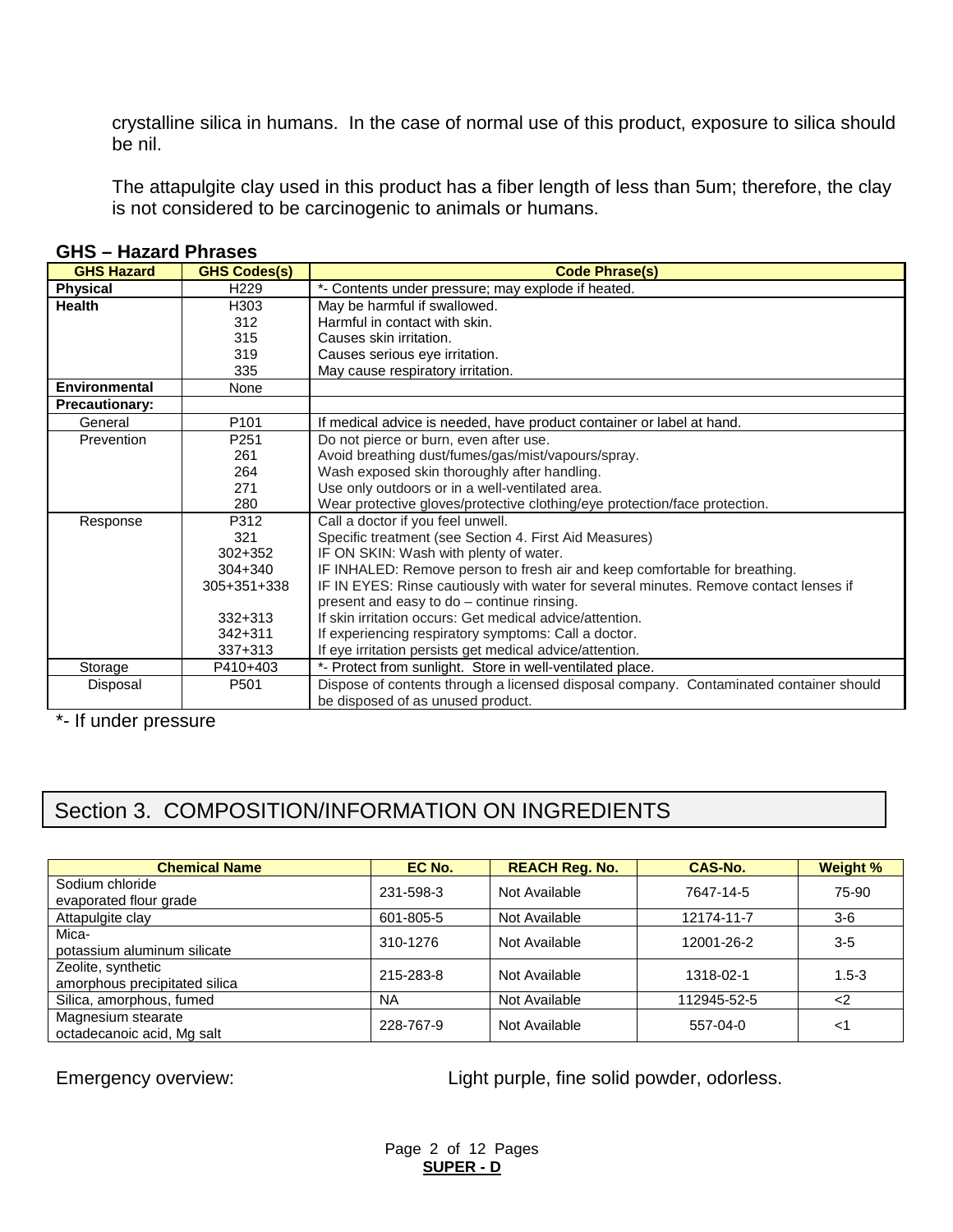Adverse health effects and symptoms: May be an irritant to the respiratory system; irritant to the skin and eyes. Symptoms may include coughing, shortness of breath, and irritation of the lungs, eyes, and skin. Ingestion, although unlikely, may cause gastric distress.

# Section 4. FIRST AID MEASURES

| Eye Exposure:               | Causes irritation. Irrigate eyes with water and repeat<br>until pain free. Seek medical attention if irritation<br>persists, or if vision changes occur.                                                                                                                                                                                                                                                                                                                                                                                                                                                                                                                                                                                                                      |
|-----------------------------|-------------------------------------------------------------------------------------------------------------------------------------------------------------------------------------------------------------------------------------------------------------------------------------------------------------------------------------------------------------------------------------------------------------------------------------------------------------------------------------------------------------------------------------------------------------------------------------------------------------------------------------------------------------------------------------------------------------------------------------------------------------------------------|
| <b>Skin Exposure:</b>       | Causes skin irritation. In case of contact, rinse with<br>plenty of water. Seek medical attention if irritation<br>persists.                                                                                                                                                                                                                                                                                                                                                                                                                                                                                                                                                                                                                                                  |
| Inhalation:                 | May cause irritation, along with coughing. If<br>respiratory irritation or distress occurs remove victim<br>to fresh air. Seek medical attention if irritation<br>persists.                                                                                                                                                                                                                                                                                                                                                                                                                                                                                                                                                                                                   |
| Ingestion:                  | Overdose symptoms may include nausea, vomiting,<br>diarrhea, and abdominal cramps may result from<br>excessive salt consumption. Profuse water loss can<br>cause unusually high blood sodium levels<br>('hypernatremia') with symptoms such as dizziness,<br>low blood pressure, and reduced urine production.<br>Serious cases my result in swelling (edema),<br>heightened blood pressure, increased heart rate,<br>breathing trouble, convulsions, coma, and death. If<br>victim is conscious and alert, give plenty of water to<br>drink and do not induce vomiting. Seek immediate<br>medical attention if overdose symptoms appear. Do<br>not leave victim unattended. To prevent aspiration of<br>swallowed product, lay victim on side with head lower<br>than waist. |
| Medical conditions possibly |                                                                                                                                                                                                                                                                                                                                                                                                                                                                                                                                                                                                                                                                                                                                                                               |

# aggravated by exposure:

Kidney conditions, hypertension.

### Section 5. FIRE-FIGHTING MEASURES

Flammable Properties: Not flammable Flash Point:<br>
Suitable Extinguishing Media:<br>
Extinguishing m

Extinguishing measures suitable to local circumstances and the surrounding environment

Page 3 of 12 Pages **SUPER - D**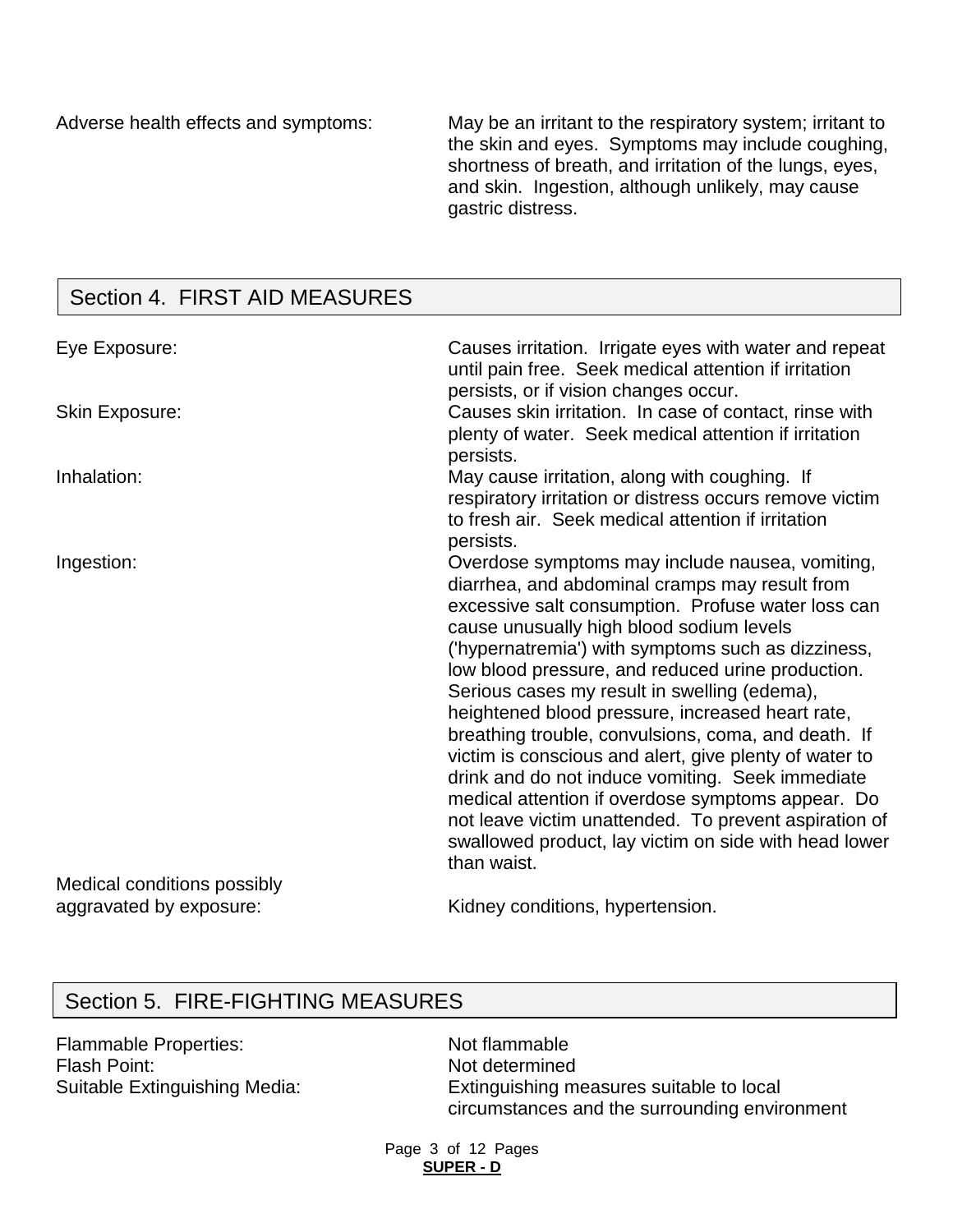Explosion Data:

Sensitivity to Mechanical Impact: Not sensitive Sensitivity to Static Discharge: Not sensitive Unusual fire/explosion hazards: None known Protective Equipment and

Hazardous Combustion Products: Toxic fumes of hydrochloric acid, sodium oxide, silicone oxide.

Precautions for Firefighters: As in any fire, wear self-contained breathing apparatus pressure-demand. NIOSH (approved or equivalent) and full protective gear.

### Section 6. ACCIDENTAL RELEASE MEASURES

Emergency Procedures: NA

Environmental Precautions: Prevent material from entering waterways.

Personal Precautions: example and avoid contact with skin, eyes, and clothing. Personal Protective Equipment: Minimum - safety glasses, gloves, and a dust respirator.

> Prevent further leakage or spillage if safe to do so.

Methods for Clean Up: Methods for Clean Up: Avoid dust formation. Clean up released material using vacuum or wet sweep and shovel to minimize generation of dust. Bag and transfer to properly labeled containers. Ventilate area and wash spill site after material pickup is complete.

Other: If product is contaminated, use PPE and containment appropriate to the nature of the most toxic chemical/material in the mixture.

# Section 7. HANDLING AND STORAGE

| <b>Personal Precautions:</b>             | Use appropriate PPE when handling or maintaining<br>equipment, and wash thoroughly after handling (see<br>Section 8).                                                              |
|------------------------------------------|------------------------------------------------------------------------------------------------------------------------------------------------------------------------------------|
| <b>Conditions for Safe Storage:</b>      | Keep product in original container or extinguisher.<br>Contents may be under pressure – inspect<br>extinguisher consistent with product labeling to<br>ensure container integrity. |
| Incompatible Products:                   | Strong oxidizers. Reactive with metals, acids.                                                                                                                                     |
| <b>Hazardous Decomposition Products:</b> | Toxic fumes of hydrochloric acid, sodium oxide,<br>silicone oxide.                                                                                                                 |
| Hazardous Polymerization:                | Will not occur                                                                                                                                                                     |

Page 4 of 12 Pages **SUPER - D**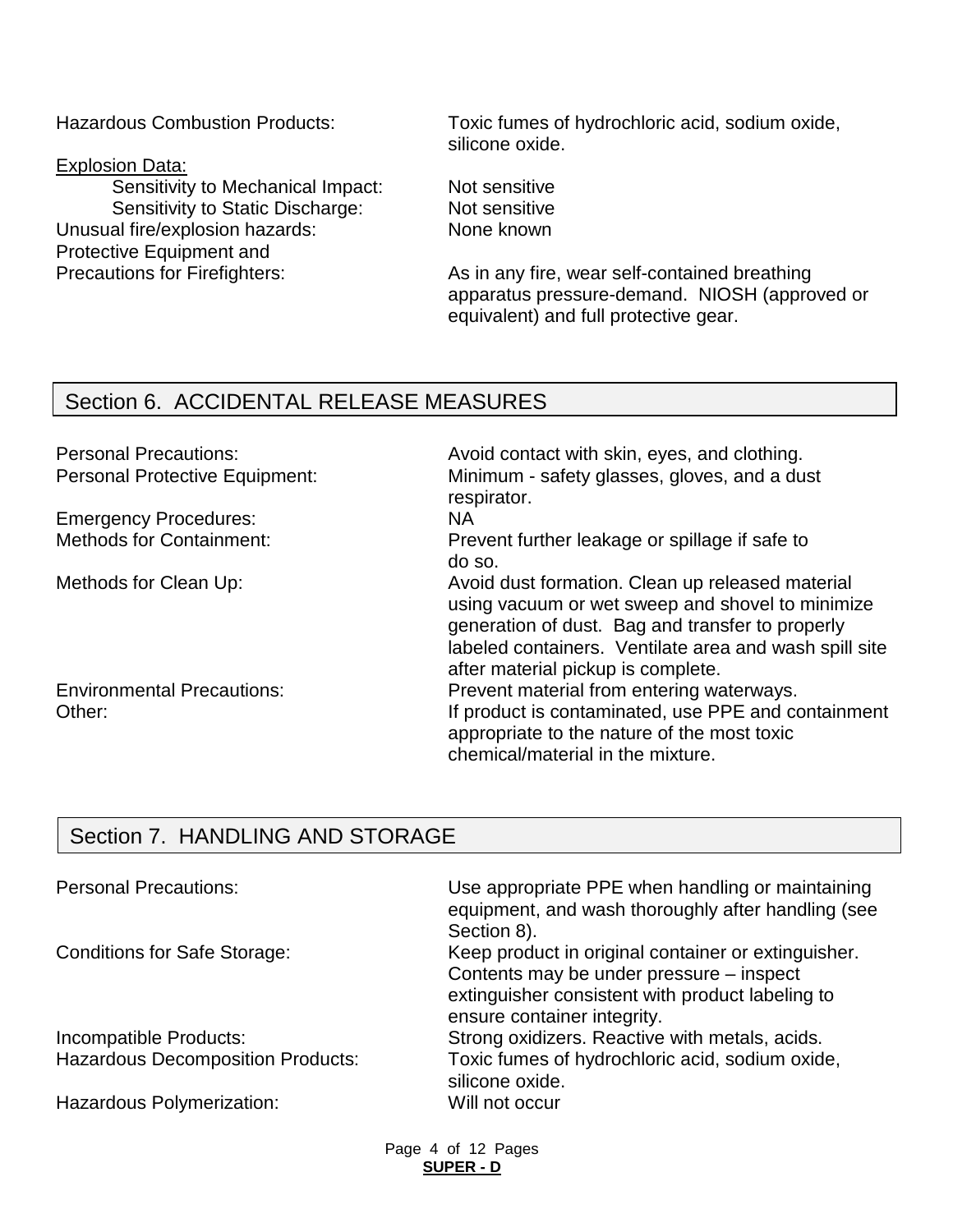# Section 8. EXPOSURE CONTROLS/PERSONAL PROTECTION

| <b>Chemical</b><br><b>Name</b>                         | <b>OSHA PEL</b>                                                                             | <b>ACGIH TLV</b>                                                                            | <b>DFG MAK*</b>                                                                                 | <b>EU BLV</b> |
|--------------------------------------------------------|---------------------------------------------------------------------------------------------|---------------------------------------------------------------------------------------------|-------------------------------------------------------------------------------------------------|---------------|
| Sodium<br>chloride                                     | PNOC**<br>Total dust, 15 mg/m <sup>3</sup><br>Respirable fraction, 5 mg/m <sup>3</sup>      | <b>PNOC</b><br>Total dust, 10 mg/m $3$<br>Respirable fraction, 3 mg/m <sup>3</sup>          | <b>PNOC</b><br>Total dust, $4 \text{ mg/m}^3$<br>Respirable fraction,<br>1.5 mg/m <sup>3</sup>  | <b>NA</b>     |
| Attapulgite<br>Clay                                    | PNOC**<br>Total dust, 15 mg/m $3$<br>Respirable fraction, 5 mg/m <sup>3</sup>               | <b>PNOC</b><br>Total dust, 10 mg/m $3$<br>Respirable fraction, 3 mg/m <sup>3</sup>          | <b>PNOC</b><br>Total dust, $4 \text{ mg/m}^3$<br>Respirable fraction,<br>1.5 mg/m <sup>3</sup>  | <b>NA</b>     |
| Mica                                                   | <b>PNOC</b><br>Total dust, 15 mg/m <sup>3</sup><br>Respirable fraction, 5 mg/m <sup>3</sup> | <b>PNOC</b><br>Total dust, 10 mg/m <sup>3</sup><br>Respirable fraction, $3 \text{ mg/m}^3$  | <b>PNOC</b><br>Total dust, $4 \text{ ma/m}^3$<br>Respirable fraction,<br>1.5 mg/m <sup>3</sup>  | <b>NA</b>     |
| Zeolite                                                | $80 \,\mathrm{mg/m^3}$<br>% SiO <sub>2</sub>                                                | 10 mg/m $3$                                                                                 | 4 mg/m $3$                                                                                      | <b>NA</b>     |
| Silica                                                 | <b>PNOC</b><br>Total dust, 15 mg/m <sup>3</sup><br>Respirable fraction, 5 mg/m <sup>3</sup> | <b>PNOC</b><br>Total dust, 10 mg/m <sup>3</sup><br>Respirable fraction, 3 mg/m <sup>3</sup> | <b>PNOC</b><br>Total dust, 4 mg/m <sup>3</sup><br>Respirable fraction,<br>1.5 mg/m <sup>3</sup> | <b>NA</b>     |
| Magnesium<br>stearate<br>octadecanoic<br>acid, Mg salt | PNOC**<br>Total dust, 15 mg/m <sup>3</sup><br>Respirable fraction, 5 mg/m <sup>3</sup>      | <b>PNOC</b><br>Total dust, 10 mg/m $3$<br>Respirable fraction, 3 mg/m <sup>3</sup>          | <b>PNOC</b><br>Total dust, 4 mg/m <sup>3</sup><br>Respirable fraction,<br>1.5 mg/m <sup>3</sup> | <b>NA</b>     |

\*German regulatory limits \*\*PNOC = Particulates not otherwise classified (ACGIH) also known as Particulates not otherwise regulated (OSHA) \*\*\* NR = Not Regulated. All values are 8 hour time weighted average concentrations.

#### **Engineering Controls:** Showers

Eyewash stations Ventilation systems

#### Personal Protective Equipment – PPE Code E:

The need for respiratory protection is not probable during short-term exposure. PPE use during production process must be independently evaluated.







Eye/Face Protection: Tightly fitting safety goggles. Contact lens may absorb and concentrate irritants; if this problem occurs, a workplace policy should be determined. Skin and Body Protection: Wear protective coveralls, rubber boots, PVC gloves. Use barrier cream and skin cleaning cream if concentrations are high enough to cause mild irritation.

> Page 5 of 12 Pages **SUPER - D**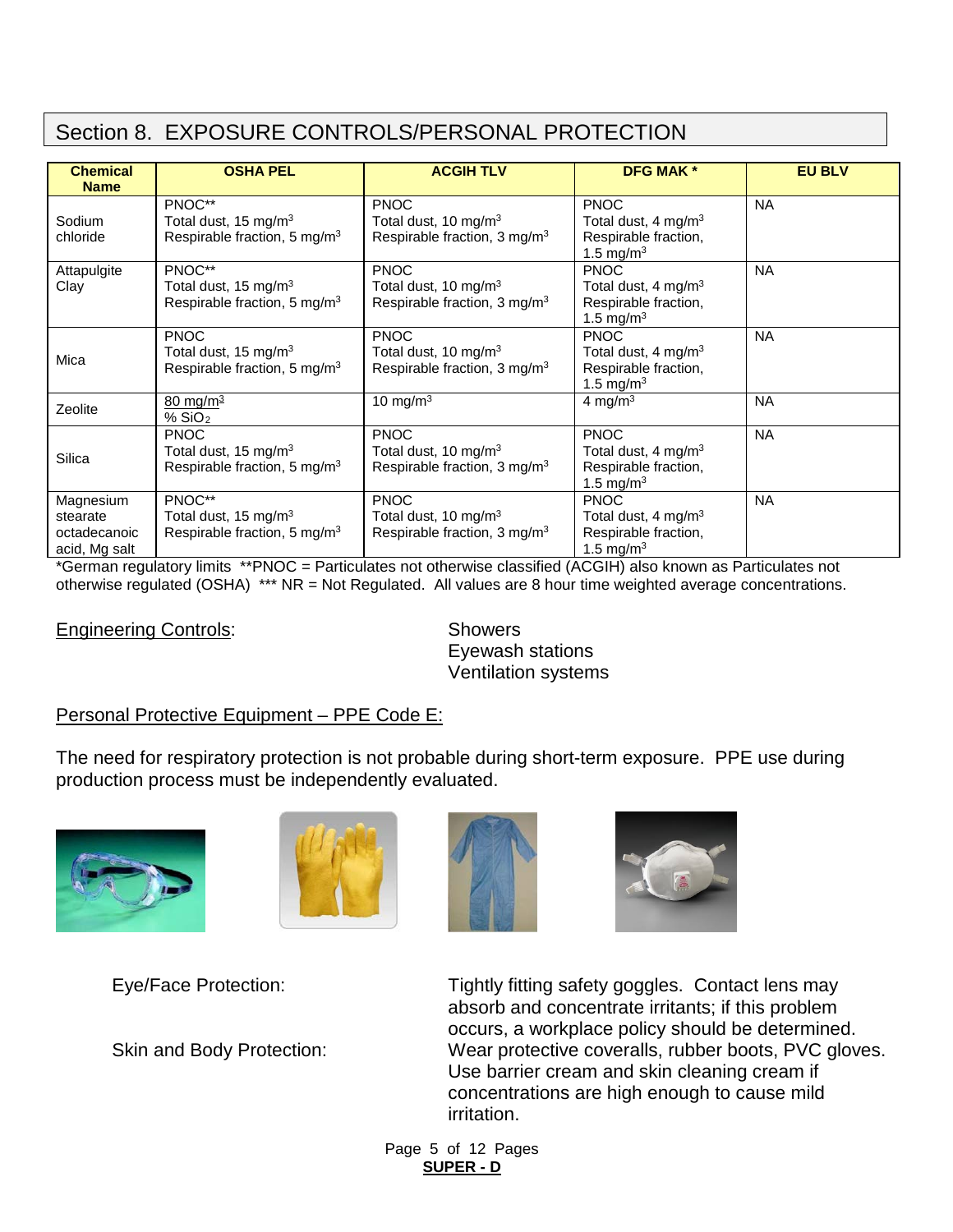Respiratory Protection: If exposure limits are exceeded or irritation is experienced, NIOSH approved respiratory protection should be worn. Use P100 respirators for limited exposure, use air-purifying respirator (APR) with high efficiency particulate air (HEPA) filters for prolonged exposure. Positive-pressure supplied air respirators may be required for high airborne contaminant concentrations. Respiratory protection must be provided in accordance with current safety and health requirements. The need for respiratory protection is not likely for short-term use in well ventilated areas. Hygiene Measures: Good personal hygiene practice is essential, such as avoiding food, tobacco products, or other hand-tomouth contact when handling. Wash thoroughly after handling.

# Section 9. PHYSICAL AND CHEMICAL PROPERTIES

Appearance: Appearance: Appearance: Appearance: Fine crystals, off-white Odor: None Odor Threshold: No information available (NIA) Decomposition Temperature <sup>O</sup>C: NIA Freezing Point <sup>O</sup>C: NIA Physical State: Crystalline Powder

Flash Point **<sup>O</sup>**C: NACL: 1413; Zeolite: NIA Autoignition Temperature **<sup>O</sup>**C: NIA Melting Point/Range <sup>O</sup>C: NACL: 801; Zeolite: > 500 Flammable: Not Flammable Flammability Limits in Air <sup>o</sup>C: Upper: None; Lower: None Explosive Properties: None Oxidizing Properties: None Volatile Component (%vol) NIA Evaporation Rate: NIA Vapor Density: Not Applicable Solubility: Miscible Miscible Partition Coefficient: NIA Viscosity: Not Applicable

Molecular Weight: MacL: 58.44 g/mol; Zeolite: 162 g/mol Initial Boiling Point <sup>o</sup>C: Nacles 200 at 750mm Hg; Zeolite: NIA pH: NACL: Approximately 6.7 – 7.3 for a 10% solution; Zeolite: 1.2 – 1.3 Boiling Point/Range <sup>O</sup>C: NACL: 100 at 750mm Hg; Zeolite: NIA Vapor Pressure: NACL: 1 mm Hg at 865 **<sup>O</sup>**C; Zeolite: NIA Specific gravity: Specific gravity: NACL: Approximately 2.17 at 25 <sup>o</sup>C; Zeolite: 2.3 – 2.7

> Page 6 of 12 Pages **SUPER - D**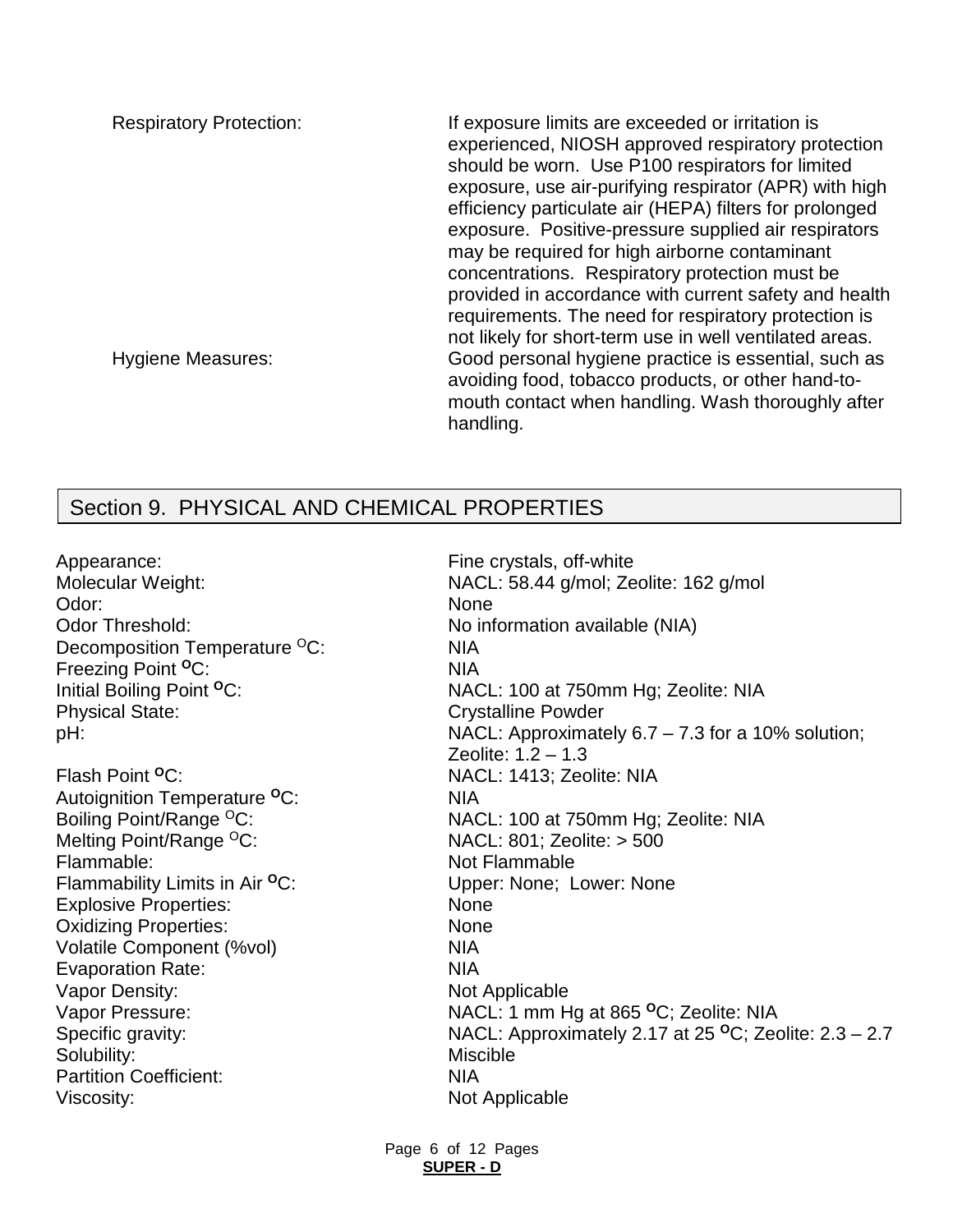# Section 10. STABILITY AND REACTIVITY

Reactivity: **Generally unreactive.** Incompatibles: Strong oxidizers.

Possibility of Hazardous Reactions: None Hazardous Polymerization **Does not occur** 

Stability: Stable under recommended storage and handling conditions. Conditions to Avoid: Storage or handling near incompatibles. Hazardous Decomposition Products: Heat of fire may release toxic fumes of hydrochloric acid, sodium oxide, silicone oxide.

# Section 11. TOXICOLOGICAL INFORMATION

Symptoms: Immediate: Inhalation: Inhalation: Inhalation, coughing. Eyes: Irritation. Skin: Irritation. Acute Toxicity: Slightly toxic. Chronic Toxicity: Short-term Exposure: None known.

Likely Routes of Exposure: Inhalation, skin and eye contact. Ingestion

Ingestion: May cause irritation of gastrointestinal tract. Delayed: Symptoms may be delayed

Long-term Exposure: As with all dusts, pneumoconiosis, or "dusty lung" disease, may result from chronic exposure.

#### **Acute Toxicity Values - Health**

| <b>Chemical Name</b>                             | <b>LD50</b>                                      | <b>LC50 (Inhalation)</b> |      |
|--------------------------------------------------|--------------------------------------------------|--------------------------|------|
|                                                  | Oral                                             | <b>Dermal</b>            |      |
| Sodium chloride                                  | 3000 mg/kg (rat); (TDL human<br>12357 mg/kg/23d) | 10000 mg/kg (rabbit)     | None |
| Attapulgite clay                                 | None                                             | None                     | None |
| Mica                                             | None                                             | None                     | None |
| Zeolite                                          | None                                             | None                     | None |
| Silica                                           | None                                             | None                     | None |
| Magnesium stearate<br>octadecanoic acid, Mg salt | None                                             | None                     | None |

Target Organs and Effects (TOST): Respiratory system (mild irritant).

Reproductive Toxicity: This product's ingredients are not known to have reproductive or teratogenic effects.

> Page 7 of 12 Pages **SUPER - D**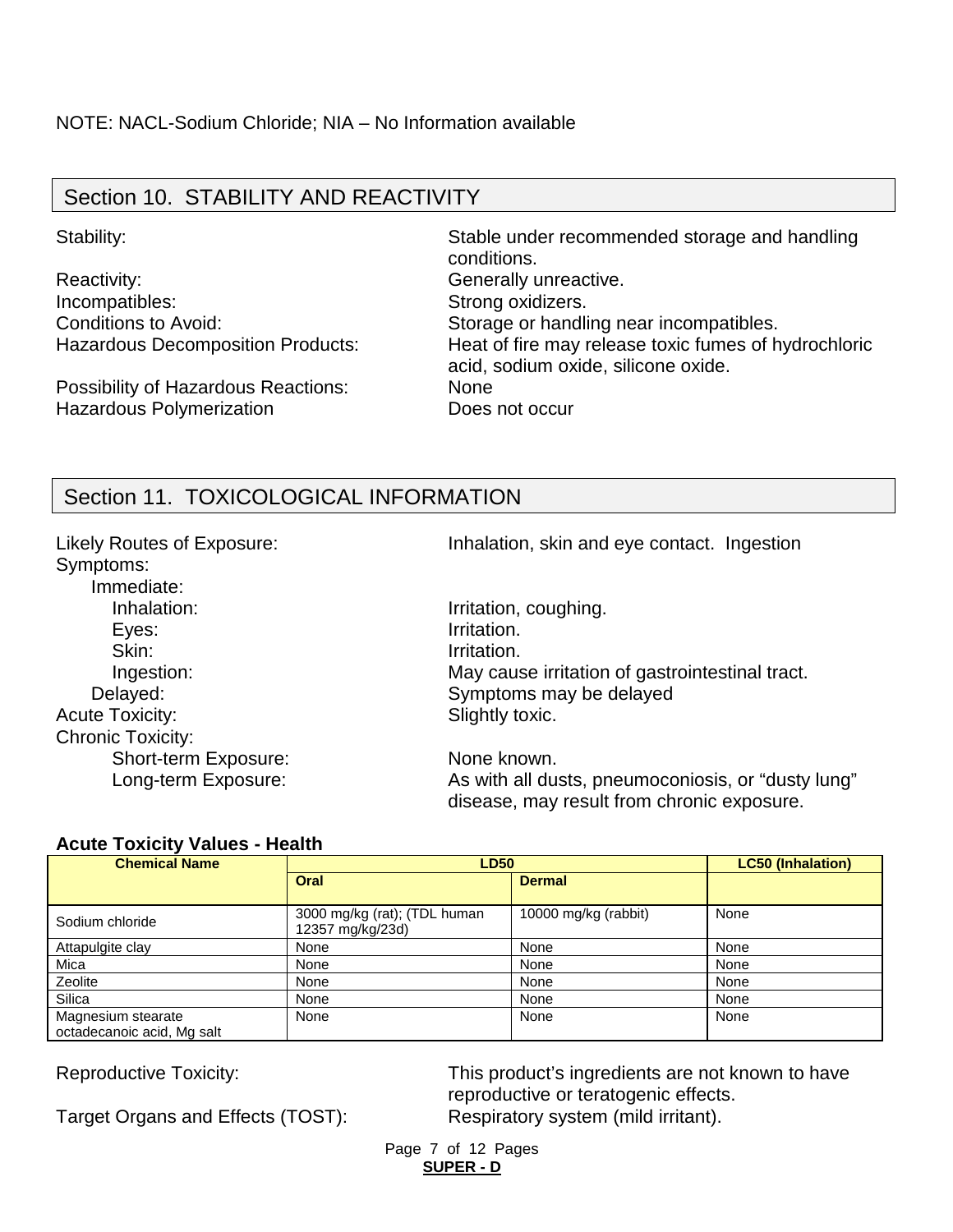This product is an irritant to epithelial tissue, (eyes, mucous membranes, skin) and may aggravate dermatitis. No information was found indicating the product causes sensitization. May be a kidney toxicant at high doses. May cause pulmonary edema and respiratory arrest at very high doses.

#### **Other Toxicity Categories**

| <b>Chemical Name</b>       | <b>Germ Cell</b><br><b>Mutagenicity</b> | <b>Carcino-</b><br>genicity | Repro-<br>ductive | <b>TOST</b><br><b>Single Exp</b> | <b>TOST</b><br><b>Repeated Exp</b> | <b>Aspiration</b> |
|----------------------------|-----------------------------------------|-----------------------------|-------------------|----------------------------------|------------------------------------|-------------------|
| Sodium chloride            | None                                    | None                        | None              | None                             | None                               | None              |
| Attapulgite clay           | None                                    | None                        | None              | None                             | Kidnev                             | None              |
| Mica                       |                                         |                             |                   |                                  |                                    |                   |
| Zeolite                    | None                                    | None                        | None              | None                             | None                               | None              |
| Silica                     | None                                    | None                        | None              | None                             | None                               | None              |
| Magnesium stearate         | None                                    | None                        | None              | None                             | None                               | None              |
| octadecanoic acid, Mg salt |                                         |                             |                   |                                  |                                    |                   |

# Section 12. ECOLOGICAL INFORMATION

| Ecotoxicity:                          | Can be toxic in high concentrations.                                                              |
|---------------------------------------|---------------------------------------------------------------------------------------------------|
| Persistence/Degradability:            | Degrades rapidly to chloride ion in wet environments, but the<br>chloride ion is very persistent. |
| Probability of rapid biodegradation:  | Est: 0.731 (Rapid)                                                                                |
| Anaerobic biodegradation probability: | Est: 0.836 (Rapid)                                                                                |
| Bioaccummulation potential:           | Low.                                                                                              |
| <b>Bioconcentration factor:</b>       | $3.16$ L/kg                                                                                       |
| <b>Bioaccummulation Potential:</b>    | Low. $CT50$ (days): $LogP < 3$                                                                    |
| Mobility in soil:                     | Log Koc: Est: 0.400                                                                               |
| Log Koa:                              | Not applicable                                                                                    |
| Log Kaw:                              | Not applicable                                                                                    |
| Atmospheric oxidation half-life:      | $20.6$ days                                                                                       |
| Level III Fugacity Model:             | No information                                                                                    |
|                                       |                                                                                                   |

Other Adverse Ecological Effects: No other known effects at this time

#### **Aquatic Toxicity Values - Environment**

| <b>Chemical Name</b>       | Acute (LC50)        | <b>Chronic (LC50)</b>                                    |
|----------------------------|---------------------|----------------------------------------------------------|
| Sodium chloride            | 9,498 (96h)-Rainbow | Cat IV; 1300 mg/l (rainbow trout), 670 mg/l (water flea) |
|                            | Trout               |                                                          |
| Attapulgite clay           | N/A                 | N/A                                                      |
| Mica                       | N/A                 | N/A                                                      |
| Zeolite                    |                     |                                                          |
| Silica                     | N/A                 | N/A                                                      |
| Magnesium stearate         | N/A                 | N/A                                                      |
| octadecanoic acid, Mg salt |                     |                                                          |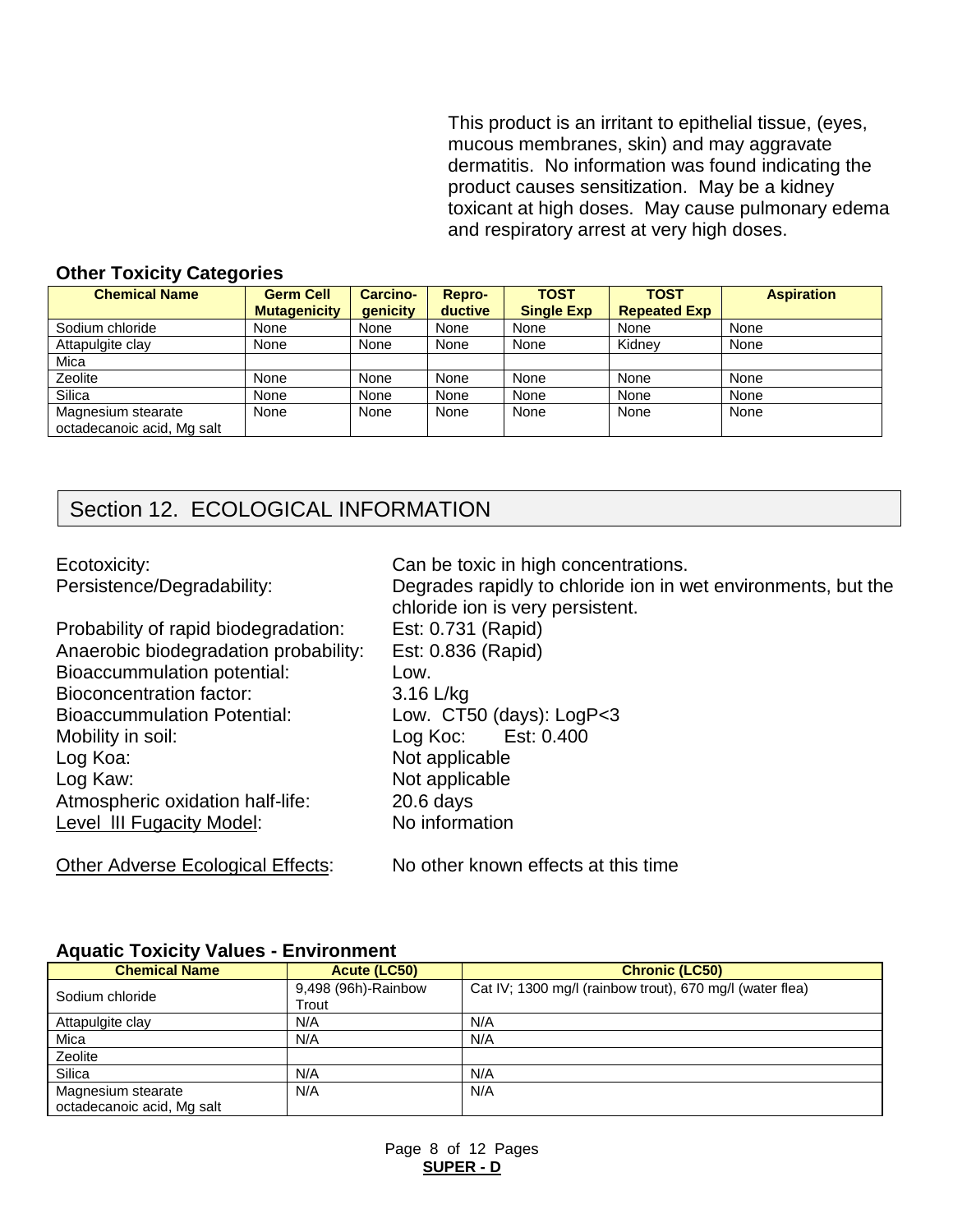#### **Aquatic Toxicity Values – Calculated Estimates**

| <b>Chemical Name</b>                             | Acute (LC50)                                 | <b>EC50</b>            |
|--------------------------------------------------|----------------------------------------------|------------------------|
| Sodium chloride                                  | 597 mg/l Fish 96hr<br>296 mg/l Daphnia 48 hr | 597 mg/l Gr Algae 96hr |
| Attapulgite clay                                 | N/A                                          | N/A                    |
| Mica                                             | N/A                                          | N/A                    |
| Zeolite                                          |                                              |                        |
| Silica                                           | N/A                                          | N/A                    |
| Magnesium stearate<br>octadecanoic acid, Mg salt | N/A                                          | N/A                    |

# Section 13. DISPOSAL CONSIDERATIONS

| Safe Handling                        | Keep formation of airborne dust to a minimum. Avoid<br>breathing dust. Avoid contact with eyes, skin and<br>clothing. Use only with adequate ventilation. Use<br>appropriate PPE when handling, and wash thoroughly<br>after handling (see Section 8). |
|--------------------------------------|--------------------------------------------------------------------------------------------------------------------------------------------------------------------------------------------------------------------------------------------------------|
| <b>Waste Disposal Considerations</b> | Dispose in accordance with federal, state, and local<br>regulations.                                                                                                                                                                                   |
| <b>Contaminated Packaging</b>        | Dispose in accordance with federal, state, and local<br>regulations.                                                                                                                                                                                   |

#### NOTES:

This product is not a RCRA characteristically hazardous or listed hazardous waste. Dispose of according to state or local laws, which may be more restrictive than federal laws or regulations. Used product may be altered or contaminated, creating different disposal considerations.

### Section 14. TRANSPORT INFORMATION

| <b>UN Number:</b>               | ΝA            |
|---------------------------------|---------------|
| <b>UN Proper Shipping Name:</b> | NA.           |
| <b>Transport Hazard Class:</b>  | NА            |
| Packing Group:                  | NА            |
| Marine Pollutant?:              | ΝA            |
| <b>IATA</b>                     | Not regulated |
| DO L                            | Not regulated |

#### NOTES:

Special Precautions for Shipping:

The transportation information above covers the Super D Dry Powder extinguisher agent as shipped in bulk containers and not when contained in fire extinguishers or fire extinguisher systems. If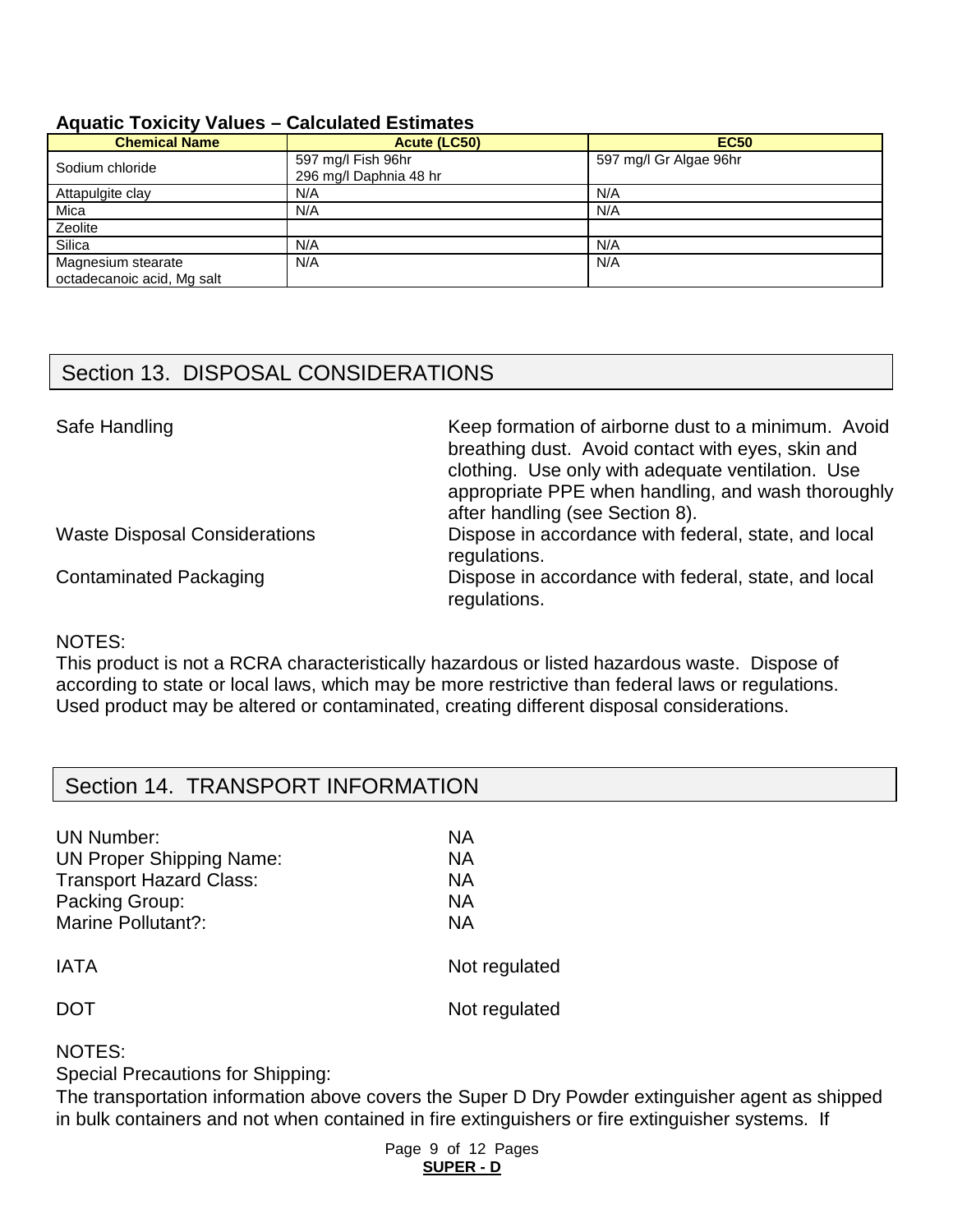shipped in a stored pressure-type fire extinguisher, and pressurized with a non-flammable, non-toxic inert expellant gas, the fire extinguisher is considered a hazardous material by the US Department of Transportation and Transport Canada. The proper shipping name shall be FIRE EXTINGUISHER and the UN designation is UN 1044. The DOT hazard class/division is LIMITED QUANTITY when pressurized to less than 241 psig and when shipped via highway or rail. UN Class 2.2. Non-Flammable Gas, when shipping via air. Packing Group – N/A

# Section 15. REGULATORY INFORMATION

| <b>International Inventory Status:</b> | Sodium chloride is on the following inventories |               |  |
|----------------------------------------|-------------------------------------------------|---------------|--|
| <b>Country(ies)</b>                    | <b>Agency</b>                                   | <b>Status</b> |  |
| United States of America               | <b>TSCA</b>                                     | Yes           |  |
| Canada                                 | <b>DSL</b>                                      | Yes           |  |
| Europe                                 | EINECS/ELINCS                                   | Yes           |  |
| Australia                              | <b>AICS</b>                                     | Yes           |  |
| Japan                                  | <b>MITI</b>                                     | Yes           |  |
| South Korea                            | <b>KECL</b>                                     | Yes           |  |

### **REACH Title VII Restrictions:** No information available

| <b>Chemical Name</b> | <b>Dangerous</b><br><b>Substances</b> | <b>Organic</b><br><b>Solvents</b> | <b>Harmful</b><br><b>Substances</b><br><b>Whose Names</b><br>Are to be<br>Indicated on<br>Label | <b>Pollution</b><br><b>Release and</b><br><b>Transfer</b><br><b>Registry (Class</b><br>-II) | <b>Pollution</b><br><b>Release and</b><br><b>Transfer</b><br><b>Registry (Class</b> | <b>Poison and</b><br><b>Deleterious</b><br><b>Substances</b><br><b>Control Law</b> |
|----------------------|---------------------------------------|-----------------------------------|-------------------------------------------------------------------------------------------------|---------------------------------------------------------------------------------------------|-------------------------------------------------------------------------------------|------------------------------------------------------------------------------------|
| Sodium Chloride      | Not Applicable                        | Not Applicable                    | Not Applicable                                                                                  | Not Applicable                                                                              | Not Applicable                                                                      | Not Applicable                                                                     |

| <b>Component</b>                                       | <b>ISHA - Harmful</b><br><b>Substances</b><br><b>Prohibited for</b><br><b>Manufacturing,</b><br>Importing.<br><b>Transferring, or</b><br><b>Supplying</b> | <b>ISHA - Harmful</b><br><b>Substances</b><br><b>Requiring</b><br><b>Permission</b> | <b>Toxic Chemical</b><br><b>Classification</b><br>Listing $(TCCL)$ –<br><b>Toxic Chemicals</b> | <b>Toxic Release</b><br><b>Inventory (TRI) -</b><br><b>Group I</b> | <b>Toxic Release</b><br><b>Inventory (TRI) -</b><br><b>Group II</b> |
|--------------------------------------------------------|-----------------------------------------------------------------------------------------------------------------------------------------------------------|-------------------------------------------------------------------------------------|------------------------------------------------------------------------------------------------|--------------------------------------------------------------------|---------------------------------------------------------------------|
| Sodium chloride                                        | Not Applicable                                                                                                                                            | Not Applicable                                                                      | Not Applicable                                                                                 | Not Applicable                                                     | Not Applicable                                                      |
| Attapulgite clay                                       | Not Applicable                                                                                                                                            | Not Applicable                                                                      | Not Applicable                                                                                 | Not Applicable                                                     | Not Applicable                                                      |
| Mica                                                   | Not Applicable                                                                                                                                            | Not Applicable                                                                      | Not Applicable                                                                                 | Not Applicable                                                     | Not Applicable                                                      |
| Zeolite                                                | Not Applicable                                                                                                                                            | Not Applicable                                                                      | Not Applicable                                                                                 | Not Applicable                                                     | Not Applicable                                                      |
| Silica                                                 | Not Applicable                                                                                                                                            | Not Applicable                                                                      | Not Applicable                                                                                 | Not Applicable                                                     | Not Applicable                                                      |
| Magnesium<br>stearate<br>octadecanoic acid.<br>Mg salt | Not Applicable                                                                                                                                            | Not Applicable                                                                      | Not Applicable                                                                                 | Not Applicable                                                     | Not Applicable                                                      |

### **European Risk and Safety phrases**:

| EU Classification: | ΧN    | Irritant                                |
|--------------------|-------|-----------------------------------------|
| R Phrases:         | 20    | Harmful by inhalation.                  |
|                    | 36/37 | Irritating to eyes, respiratory system. |

Page 10 of 12 Pages **SUPER - D**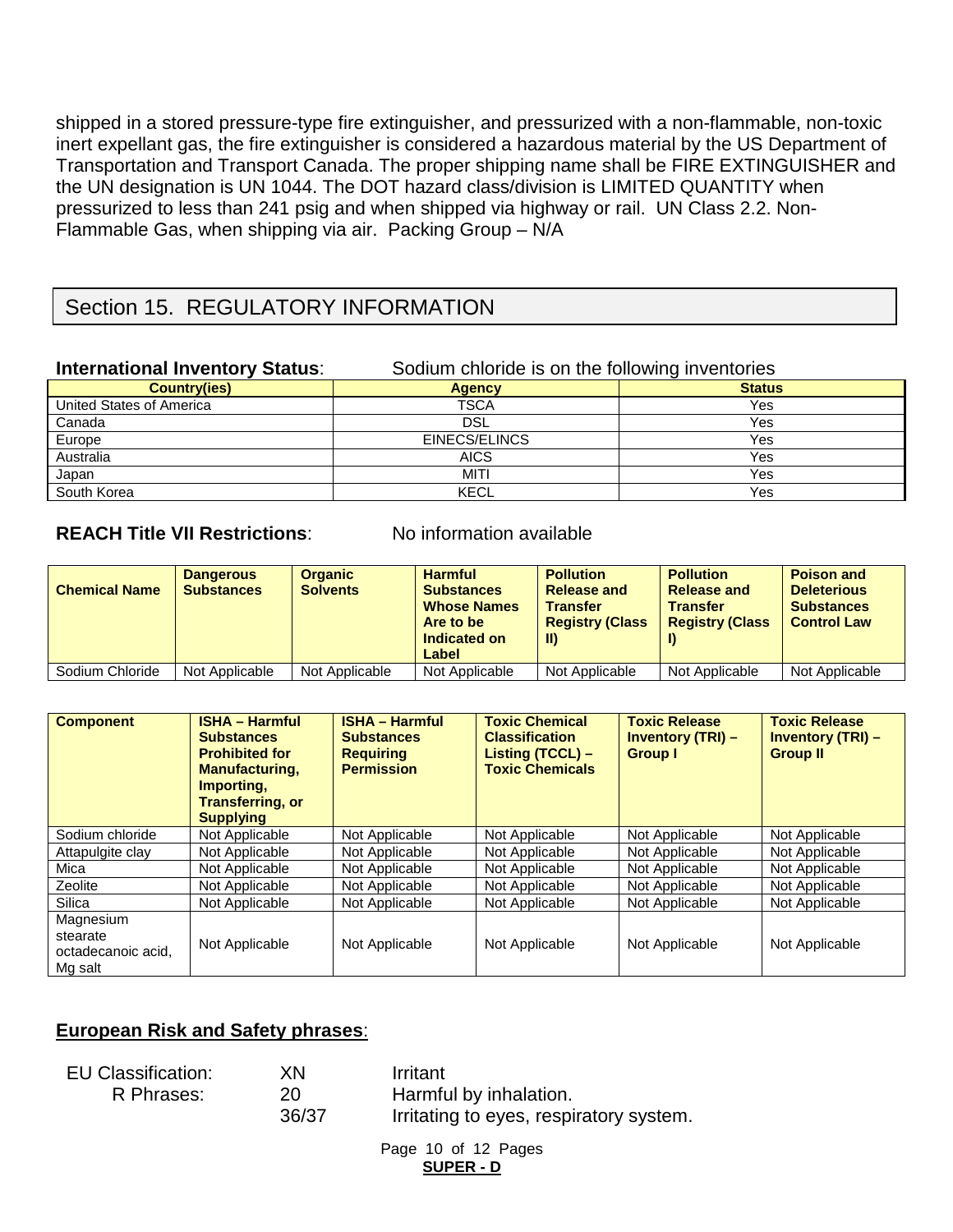| S Phrases: | 22<br>24/25<br>26 | Do not breath dust.<br>Avoid contact with skin and eyes<br>In case of contact with eyes, rinse immediately with<br>plenty of water and seek medical advice. |
|------------|-------------------|-------------------------------------------------------------------------------------------------------------------------------------------------------------|
|            | 36                | Wear suitable protective clothing.                                                                                                                          |

#### **U.S. Federal Regulatory Information**:

#### **SARA 313**:

Section 313 of Title III of the Superfund Amendments and Reauthorization Act of 1986 (SARA) - This product does not contain any chemicals which are subject to the reporting requirements of the Act and Title 40 of the Code of Federal Regulations, Part 372.

None of the chemicals in this product are under SARA reporting requirements or have SARA threshold planning quantities (TPQs) or CERCLA reportable quantities (RQs), or are regulated under TSCA 8(d).

#### **SARA 311/312 Hazard Categories**:

| <b>Acute Health Hazard</b>          | Yes |
|-------------------------------------|-----|
| <b>Chronic Health Hazard</b>        | N٥  |
| Fire Hazard                         | N∩  |
| Sudden Release of Pressure Hazard-* | Yes |
| <b>Reactive Hazard</b>              | N٥  |

\* - Only applicable if material is in a pressurized extinguisher.

#### Clean Water/Clean Air Acts:

This product does not contain any substances regulated as pollutants pursuant to the Clean Water Act (40 CFR 122.21 and 40 CFR 122.42) or Clean Air Act, Section 112 Hazardous Air Pollutants (HAPs) (see 40 CFR 61) and Section 112 of the Clean Air Act Amendments of 1990.

#### **U.S. State Regulatory Information**:

Chemicals in this product are covered under specific State regulations, as denoted below:

**Alaska** - Designated Toxic and Hazardous Substances: None **California** – Permissible Exposure Limits for Chemical Contaminants: None **Florida** – Substance List: Mica Dust **Illinois** – Toxic Substance List: None **Kansas** – Section 302/303 List: None **Massachusetts** – Substance List: Mica Dust **Minnesota** – List of Hazardous Substances: None **Missouri** – Employer Information/Toxic Substance List: None **New Jersey** – Right to Know Hazardous Substance List: None **North Dakota** – List of Hazardous Chemicals, Reportable Quantities: None

> Page 11 of 12 Pages **SUPER - D**